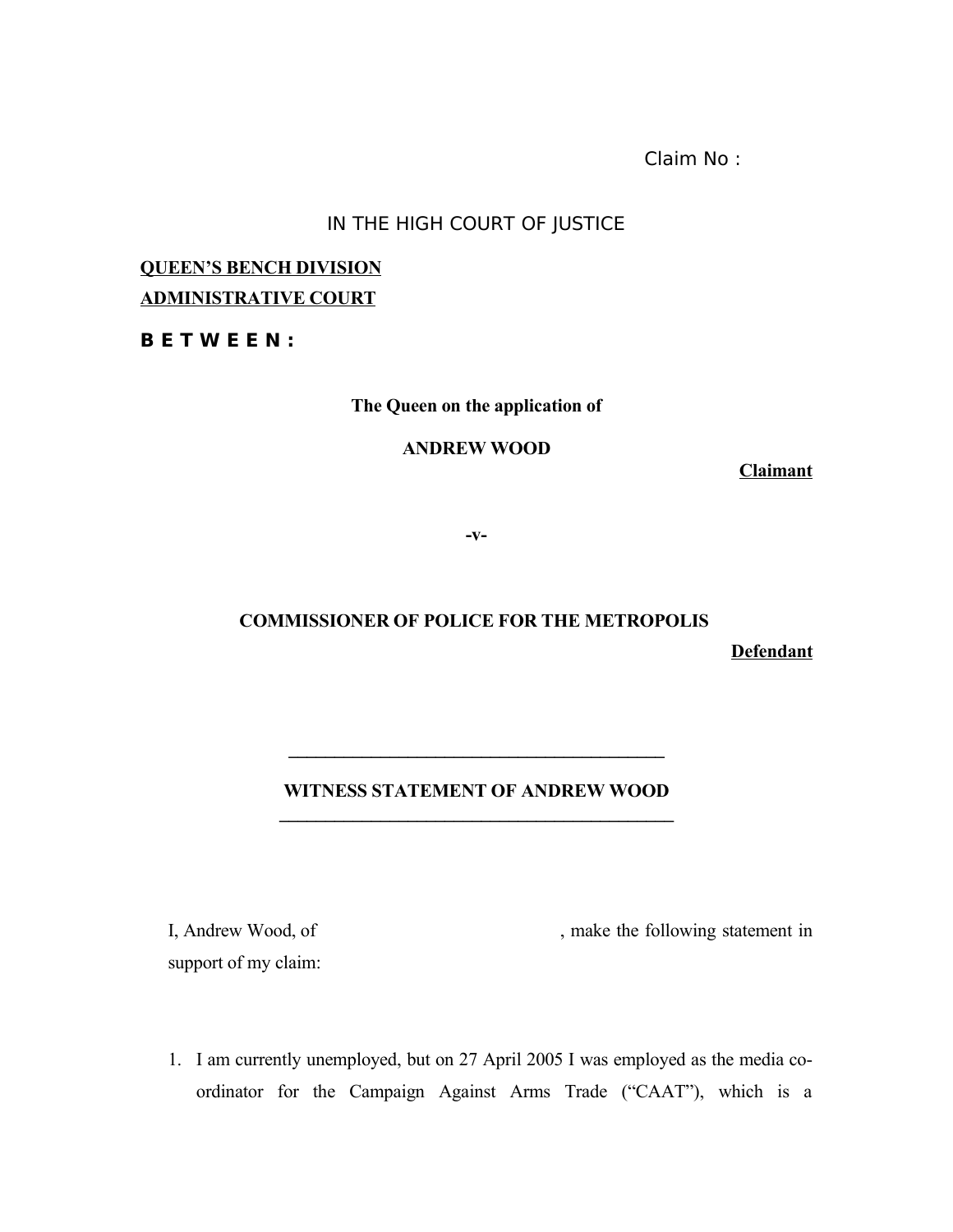campaigning coalition of groups within the UK working for the reduction and ultimate abolition of the international arms trade, together with progressive demilitarisation within arms-producing countries. Instrumental to my involvement with CAAT was the fact that it is a peaceful organisation and has no history of violence or disorder. CAAT does not ever advocate violence as a method for getting its message across. I strongly believe in this approach to political campaigning. I do not have a criminal record and have never been arrested as a result of my involvement in campaigning activities.

- 2. On 27 April 2005, as part of my job at CAAT, I attended the Annual General Meeting ("AGM") of Reed Elsevier plc ("Reed"), the parent company of Spearhead Exhibitions Ltd ("Spearhead"), at the Millennium Hotel in Grosvenor Square, London W1. Spearhead organises the biannual Ministry of Defence sponsored Defence Systems Equipment International (DSEi) arms fair, which took place in London's Docklands in September of this year.
- 3. In the few weeks before the meeting, some employees and supporters of CAAT had bought a small number of single shares in Reed so that they would be able to attend the AGM and ask questions about the activities of Spearhead. I was at that time an employee of CAAT and had also bought a single share so I could attend the AGM. I would not have been allowed to enter if I had not been a shareholder. This was a fairly routine part of my job, and my intention was simply to participate in the meeting in the same manner as all other shareholders, and if possible to use the AGM as opportunity to learn more about Reed's involvement in Spearhead in accordance with the rights given to shareholders.

#### **Attending the AGM**

4. On the morning of the AGM I and approximately 6 other employees representing CAAT arrived near Grosvenor Square for the AGM. There were also a few other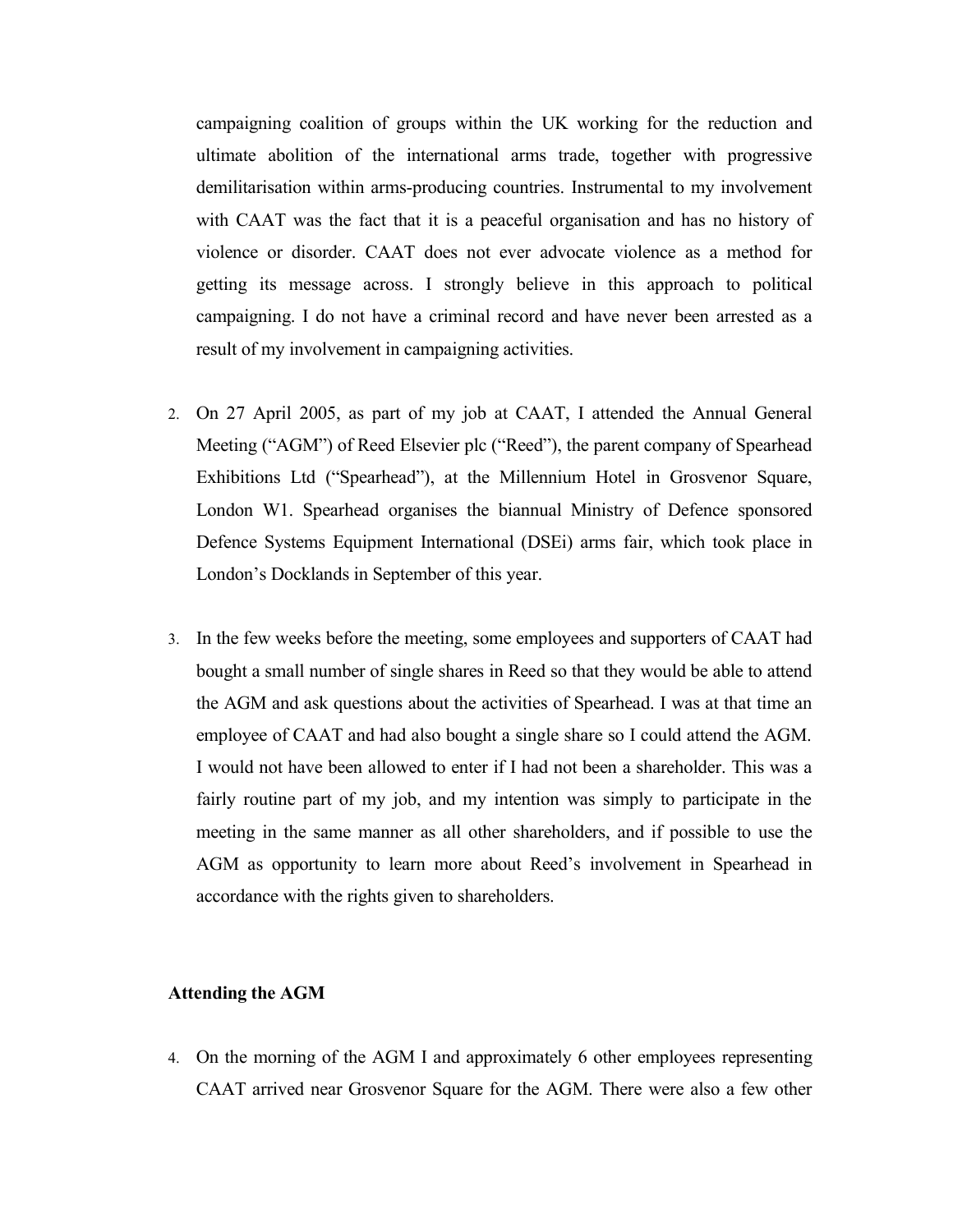people who were CAAT supporters but not employees. There were about a dozen of us in total. Before the AGM, this group met for a coffee. We discussed how best to proceed at the AGM, and agreed that if it was appropriate a couple of us might ask the Reed Board of Directors questions, focusing on the possible impact of Reed's takeover of Spearhead upon Reed's other business interests. We agreed that CAAT's presence at the AGM was not designed to be disruptive. It was very important to all employees and associates of CAAT that all protests we were involved in were both peaceful and also non-confrontational. I was also dressed soberly for the meeting. My purpose in attending the meeting was not to draw attention to myself but was rather to learn more about Reed's involvement in Spearhead's activities and to ask a question if there was an opportunity.

- 5. After coffee, I and the other employees and supporters of CAAT went our separate ways and I made my own way to the Millennium Hotel for the AGM. I was alone at this point, and by the time I arrived at the meeting, I saw that two employees of CAAT, Richie Andrew and Katheryn Busby, were handing out CAAT leaflets to those attending the AGM and also passers by. I understand that Katherine had informed the police of this well in advance of the meeting and also got permission to hand out the leaflets from police officers on the day. I spoke to Richie and Katherine briefly before heading into the hotel.
- 6. After I entered the hotel, I went through security checks and left my bag and coat in the cloak room. Whilst going through security, the pocket whistle I have attached to my key ring for safety purposes was taken from me. I understood that this was because security at the meeting was very high and did not object to handing it over. I then went into the room where the AGM was being held and sat down. It struck me that the meeting was very sparsely attended. There were no more than 100 people there in total.
- 7. I listened to a presentation given by the Directors of Reed. Following this presentation, there was an opportunity for all shareholders present to put their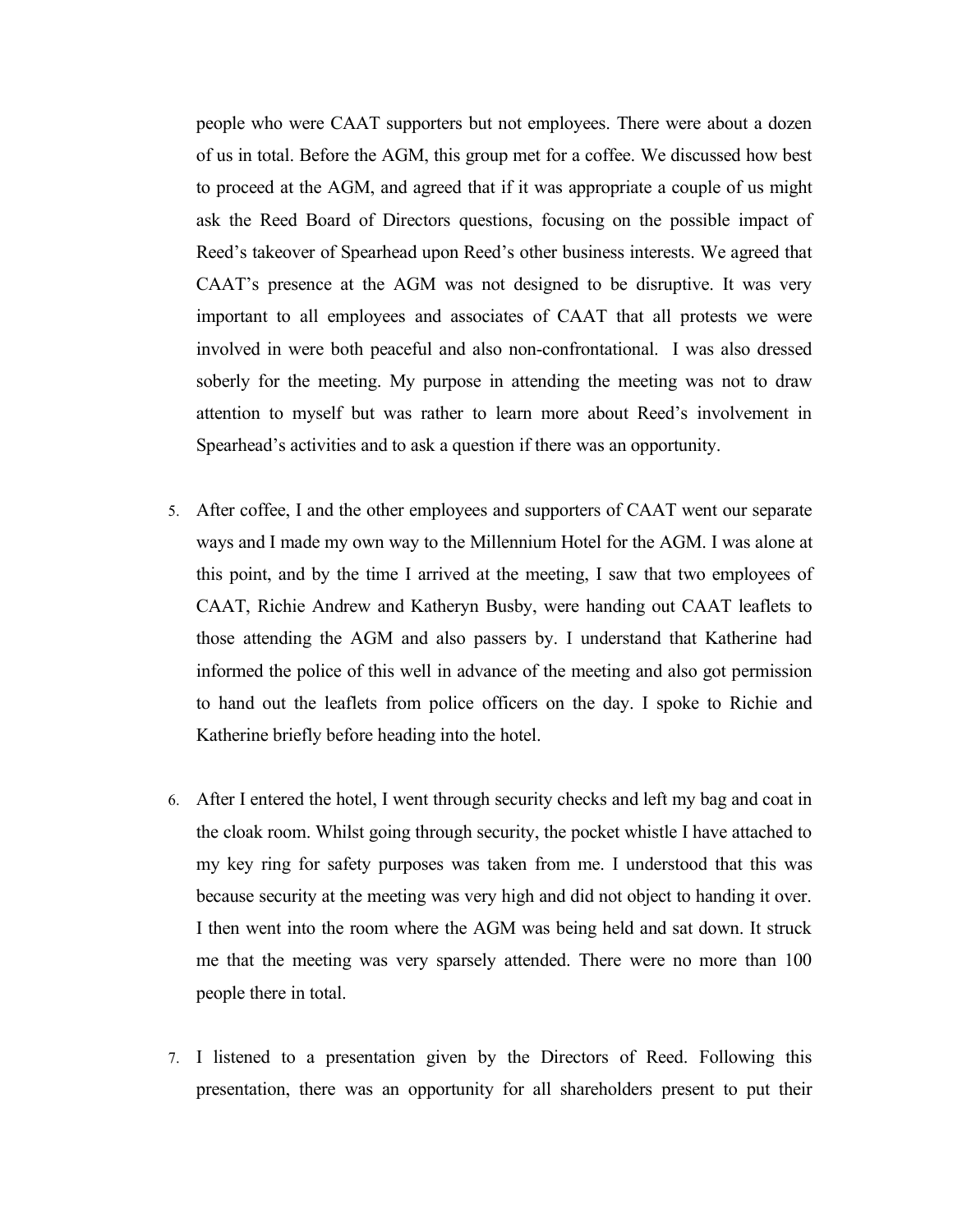questions to the Board of Directors. I put my hand up and then waited until I was called to ask my question. At the appropriate point, I asked the Board of Directors whether they were concerned that Reed's involvement in the activities of Spearhead might have a negative effect on Reed's other brands, such as their educational publishing business. I directed my question to the chair and was polite and courteous. My question was answered by one of the Directors and that was the end of my direct participation in the proceedings. Several other shareholders (who I do not believe were connected to CAAT) also asked questions, and some of these were along similar lines to my own question.

8. The only disruption of any sort during the AGM was caused by two individuals not associated with CAAT or myself in any way. They chanted some slogans at the Reed Board of Directors until they were both removed by security. Following their removal, the meeting proceeded as normal.

#### **Events following the AGM**

9. I left straight after the AGM was closed as I wanted to get some fresh air. I collected my things from the cloakroom and walked out past most of the other shareholders who were staying in the building for a reception. On my way out I bumped into Ian Prichard who was also an employee of CAAT and we left the hotel together. Ian and I crossed to the other side of the road and stopped to talk with Kathryn Busby, who I believe had remained outside of the hotel throughout the AGM. I noticed a car parked beside the pavement where we were standing. A tall, well built police officer then got out of the car and began to photograph me with what looked like a wide angle lens camera. The officer was at most two metres away from me, and the camera was pointed straight at myself and Ian. The policeman was photographing us continuously. He even turned the camera in different directions, seemingly to get photographs of us from a number of angles. The camera also appeared to have a small video camera attached to it, although I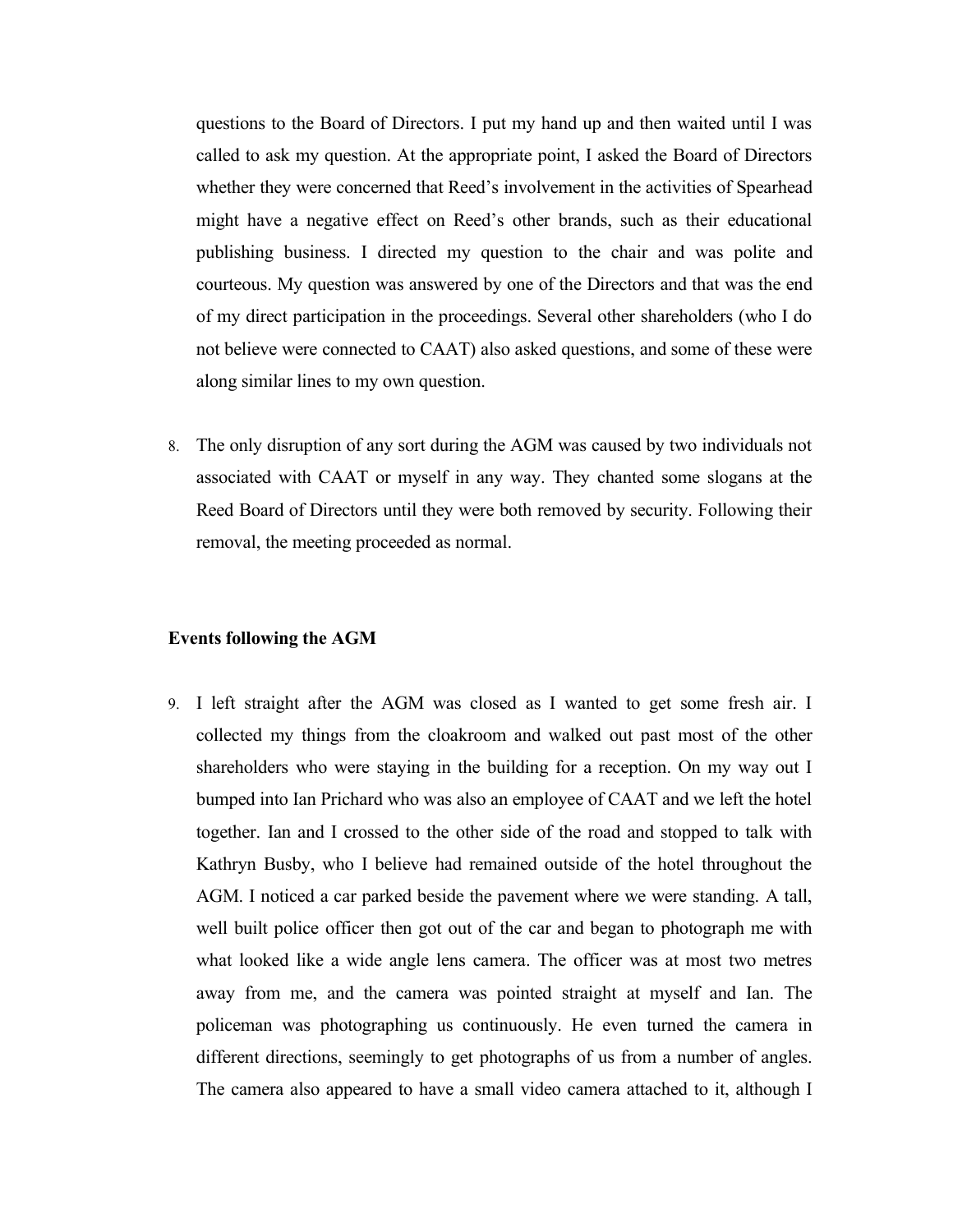could not tell if this was being used. I was very shocked by the officer's behaviour. It made me feel anxious and actually frightened. I was also confused as to why this was happening to me, as I knew I had not done anything wrong.

- 10. In spite of feeling scared and intimidated, I was determined to stay calm and not to react to the situation. I turned slightly away from the policeman who was photographing us, and Ian and I carried on walking. We crossed Grosvenor Square and headed out by a side street towards Bond Street underground station. In this side street a police vehicle drew up beside us. Unfortunately I can't say for certain if this was the same vehicle that pulled up near us in Grosvenor Square. This time around four officers exited the vehicle and stood close around both of us. The officers asked Ian who he was and what he was doing at the AGM that morning. After Ian answered their questions, they asked me the same. During this time, I believe we were again being photographed by one of the officers.
- 11. I felt threatened and uncomfortable throughout this. At no point would any of the officers explain why we were being photographed or questioned. It was my unease at this and my knowledge that I not done anything wrong which meant that I chose not to give them my identity or any other details, but instead said something along the lines of "I am going about my lawful business" and carried on walking.
- 12. Ian and I continued to make our way calmly to Bond Street underground station, which is a few hundred metres from Grosvenor Square along some back streets. We were closely followed by the police officers all the way to the underground station. The police officers then followed us into the station and waited a short distance away from us whilst we bought tickets (which took a few minutes). When I had gone through the turnstile in the station, I was stopped by a ticket officer, who asked if he could see my 'Oyster Card' (period travel card). I told him that I had a carnet and not an Oyster Card. I was confused as my ticket had let me through the barrier without a problem so there seemed no reason to stop me. I now think that the ticket officer may have been seeking to identify me from an oyster card,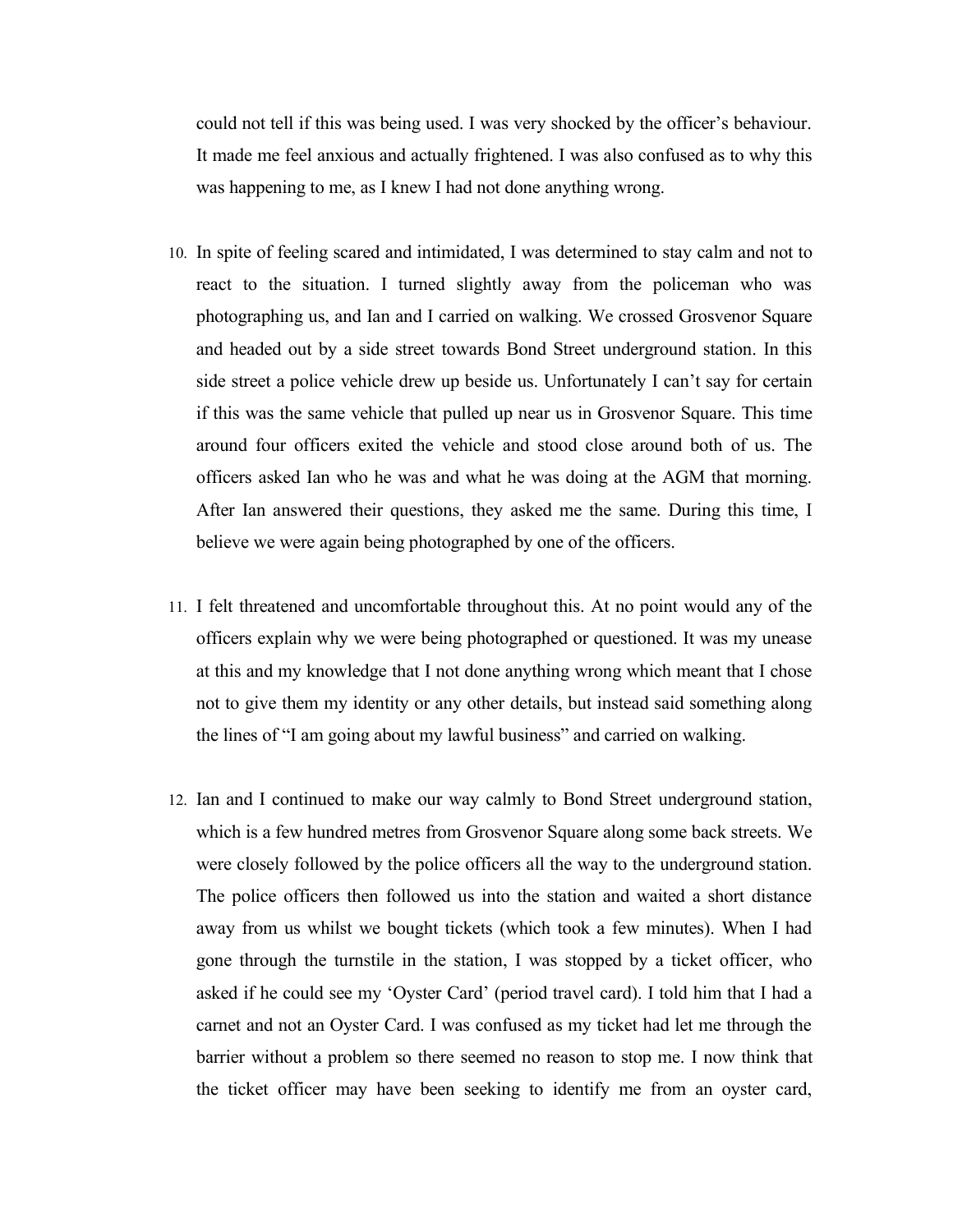probably under instructions received from the police while we were buying tickets. However, I cannot prove this.

13. It was only when Ian and I had gone some way down the escalator to the platform that we turned around and saw that we were no longer being followed by the police officers.

#### **Effect of the incident**

- 14. The whole incident was extremely upsetting and I felt shaken and frightened as a result. The proximity of the police officer to me whilst he was taking the photographs was intrusive and intimidating. The fact that I had not done anything at any point to warrant intervention of any kind by the police left me feeling that being photographed, followed and questioned was unnecessary and unjust.
- 15. The knowledge that I have nothing to hide in terms of my own actions does not make this situation any easier for me. Instead it makes me more anxious that the photographs were taken when there did not seem to be any reasonable explanation as to why there was a need to do so.
- 16. I feel uneasy that I do not know how any information concerning me might be used by the police in the future, and that I had no control over the photographs being taken. I feel very uncomfortable that information might be kept on file by police indefinitely and without me being able to either confirm or dispute its accuracy. Furthermore, I have in the past been told by a journalist that details about me and my involvement in political movements had been disclosed to him by the police. In light of this I am extremely worried that any information that the police do compile on me could be passed on to others without my consent or even knowledge.